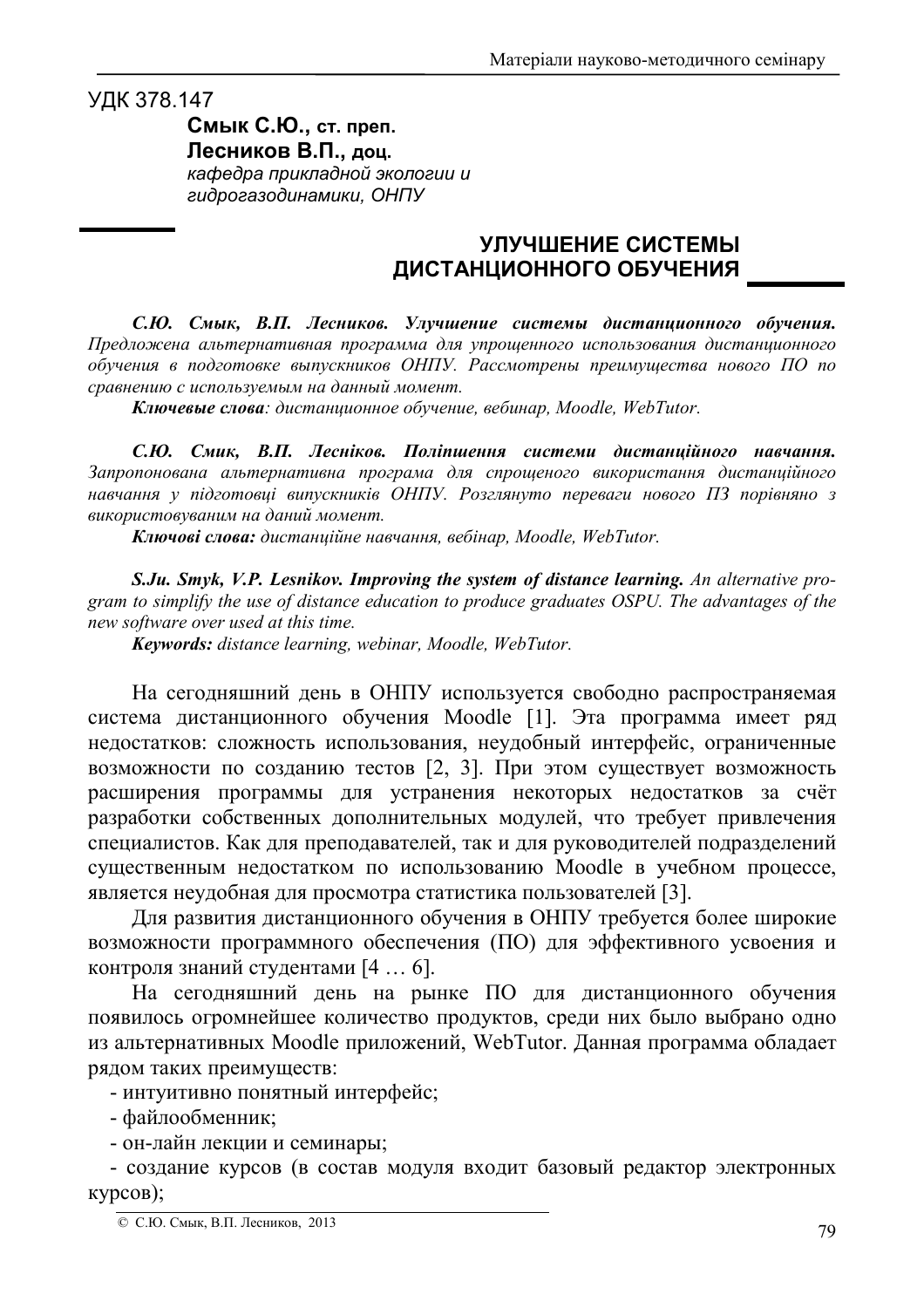- формирование модульных учебных программ ("путей обучения") на основе отдельных электронных учебных курсов и их модулей;

- управление процессом обучения - назначение курсов (индивидуальное и групповое, автоматическое по описанным в системе правилам, по итогам тестирования или других форм оценки), завершение курсов, контроль сроков обучения (рассылка уведомлений, аналитические отчеты). Сбор потребностей в обучении - настраиваемый механизм заявок.

- анализ результатов обучения - построение выборок и отчетов (более 10 встроенных отчетов), расширение перечня отчетов с помощью встроенного редактора отчетов, сбор и анализ анкет обратной связи;

- интерфейс преподавателя и эксперта на Учебном портале для управления процессом обучения, выставления оценок;

- интерфейс обучаемого (студента) для изучения электронных курсов и обшения:

информационный обмен между обучаемыми. преподавателями, экспертами (форумы, чат, блоги и т.п).

Из всего перечисленного наибольший интерес представляет функция телеконференции в он-лайн режиме. Благодаря этой функции можно не только начитать лекции (Web-инары, рис. 1) но и использовать их как контроль знаний



Рис. 1. Внешний вид вебинара

При начитке лекций происходит двухсторонний обмен информацией т.к. в это время можно использовать чат, с помощью которого студенты задают вопросы или общаются с преподавателем. Преподаватель в свою очередь может отвечать на вопросы и давать пояснения к излагаемому материалу. Данная функция даёт возможность применения электронных курсов не только как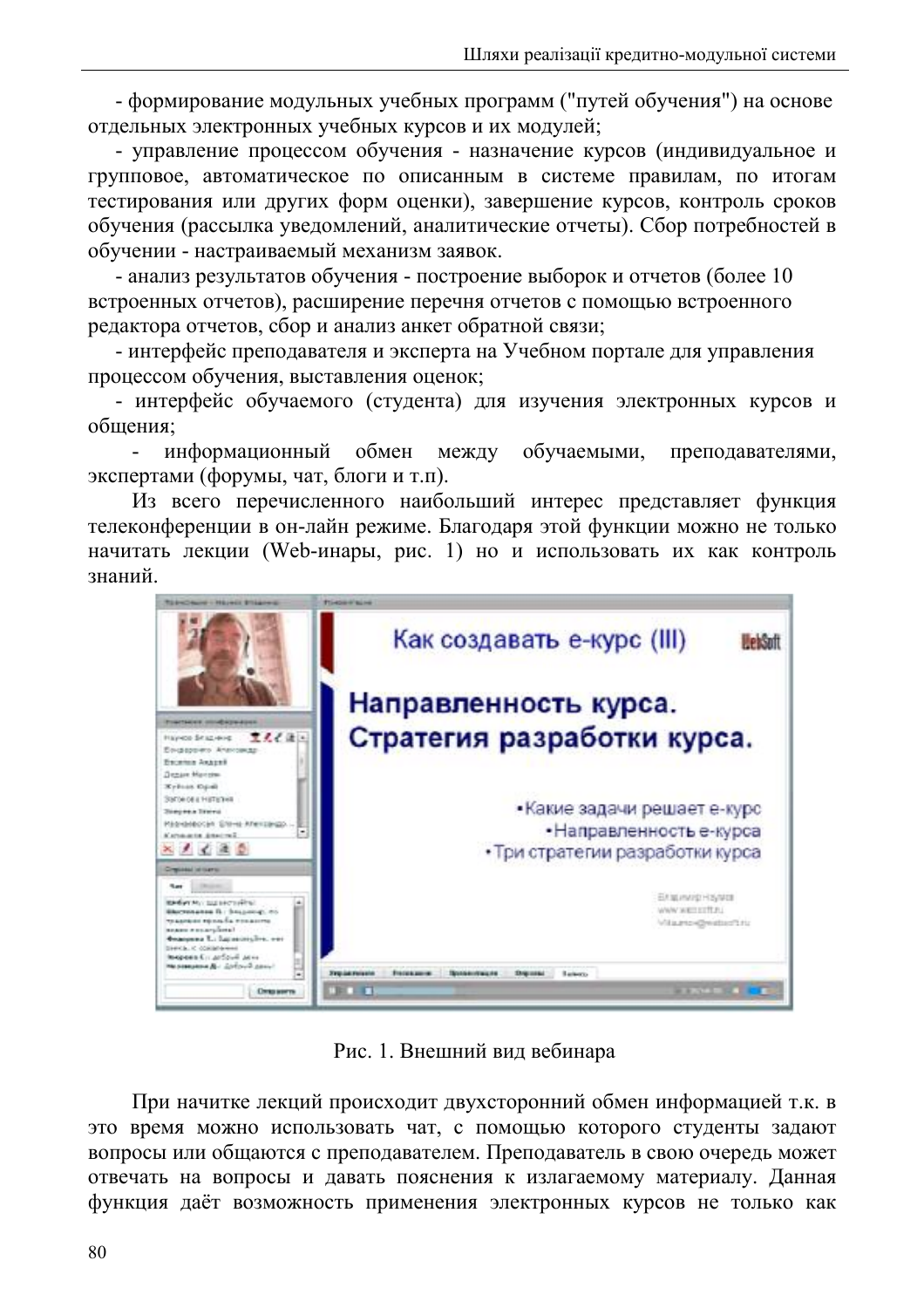дополнение к очному или заочному обучению, но и как инструмент образования дистанционного всеми вытекающими ЭТОГО  $\rm{co}$ **ИЗ** обстоятельствами.

| Прика Цил Сервис<br><b>Baks</b>                                                                                                                                                                                                                                                                                                                                                                                                                                                                                                                                                                                                    |                                                         |                                 |                                |                           |                          |
|------------------------------------------------------------------------------------------------------------------------------------------------------------------------------------------------------------------------------------------------------------------------------------------------------------------------------------------------------------------------------------------------------------------------------------------------------------------------------------------------------------------------------------------------------------------------------------------------------------------------------------|---------------------------------------------------------|---------------------------------|--------------------------------|---------------------------|--------------------------|
| 五日西のマ<br>W. M                                                                                                                                                                                                                                                                                                                                                                                                                                                                                                                                                                                                                      | // Навчикль электронный курс                            |                                 | И Назначить тест               |                           |                          |
| Общие сведения                                                                                                                                                                                                                                                                                                                                                                                                                                                                                                                                                                                                                     | <b><i><u>O annunce</u></i></b>                          | Hour                            | <b>Orwectes</b>                | Пох                       | <b>Дагарождения</b>      |
| Паспортные данные<br><b>Бонтакты</b><br>Настройки портала<br><b>(1) 424 Персонал</b><br><b>CE Forma</b><br><b>Gr Toychomen reansol</b><br>(3) 25 Диставшанное обуван-<br><b>Conformation</b><br>- Законные<br>И Теспервание<br>В Незаконенные<br>Валиные<br><b>EL THE TIOCORA</b><br>- Хоннентарин к дою<br><b>Bill Supper</b><br><b>ВШ</b> Статьи формы<br><b>B</b> 50004<br>O Condumerations<br>Коничентарин сообщ<br>۵<br>Результаты<br>Процессом опросов:<br>Подпиские<br><i><u>Настиналожерос</u></i><br><b>Usofrestumm</b><br><b>CE</b> Mepargusmus<br><b>Сан Планы обучения</b><br>U-w-u-elcase gorces:<br>Формы одним гол- | Euromeen                                                | Once                            | Николаевы                      | © Мукской / Ж.Женочий     | 7 13 08 1977             |
|                                                                                                                                                                                                                                                                                                                                                                                                                                                                                                                                                                                                                                    | florum:                                                 |                                 | Пароль:                        |                           |                          |
|                                                                                                                                                                                                                                                                                                                                                                                                                                                                                                                                                                                                                                    |                                                         |                                 |                                |                           |                          |
|                                                                                                                                                                                                                                                                                                                                                                                                                                                                                                                                                                                                                                    | Дата приема:                                            | Дага вступления в<br>должность: | Дата урольнички.               | Тинуция<br>состояние      | Дини постадните имперта. |
|                                                                                                                                                                                                                                                                                                                                                                                                                                                                                                                                                                                                                                    | 05122011                                                | 日 日本122011<br>日*                | 70312201<br>ß۳                 | Иволенные сотрудник       | 19.09.2007.21:02:34      |
|                                                                                                                                                                                                                                                                                                                                                                                                                                                                                                                                                                                                                                    | <b>ИЛ Основноя должность:</b>                           |                                 | Подводеление:                  | <sup>O</sup> Opravesages  | Kaa                      |
|                                                                                                                                                                                                                                                                                                                                                                                                                                                                                                                                                                                                                                    | Инхимо канструктор Эх.                                  |                                 | m<br>Отделение хуровов и кабин | Завод паровых будильников | 482121                   |
|                                                                                                                                                                                                                                                                                                                                                                                                                                                                                                                                                                                                                                    | <b>Chocom</b> comparence<br>Фундиональные руковарители: |                                 |                                |                           |                          |
|                                                                                                                                                                                                                                                                                                                                                                                                                                                                                                                                                                                                                                    | Corpogress.<br>Далюнить.                                |                                 |                                |                           | <b>Типруковантеля</b>    |
|                                                                                                                                                                                                                                                                                                                                                                                                                                                                                                                                                                                                                                    | Конневано                                               |                                 |                                |                           |                          |
| $-10$<br>Kertowa<br>Создвих 06.09.2007 13:48<br><b>Пользователь: untril</b><br>Cepseti<br>Ионеника 2510.2011 20:56<br><b>Floridate and research</b>                                                                                                                                                                                                                                                                                                                                                                                                                                                                                | Bu sonsoro Weblutor.<br>Пругой источни:                 |                                 |                                |                           |                          |

Рис. 2. Электронная карта обучаемого

Недостатком данной функции является большое потребление ресурсов изза чего требуется модернизация интернет соединения ОНПУ.

Ещё одним существенным вкладом в развитие дистанционного обучения в ОНПУ может являться электронный деканат (рис. 2), база данных студентов успеваемости. В данной программе отслеживания используется лля расширенная статистика студента, в которую входит как личная информация, так и процесс успеваемости изучаемых курсов.

В данной программе используется функция "список задач", благодаря которой руководитель может задавать изучаемые дисциплины, которые предусматривает учебный план. Благодаря этому можно объединять студентов в группы по специальностям.

Оценка успеваемости студента может также осуществляться методом экспертных оценок. (рис. 3)